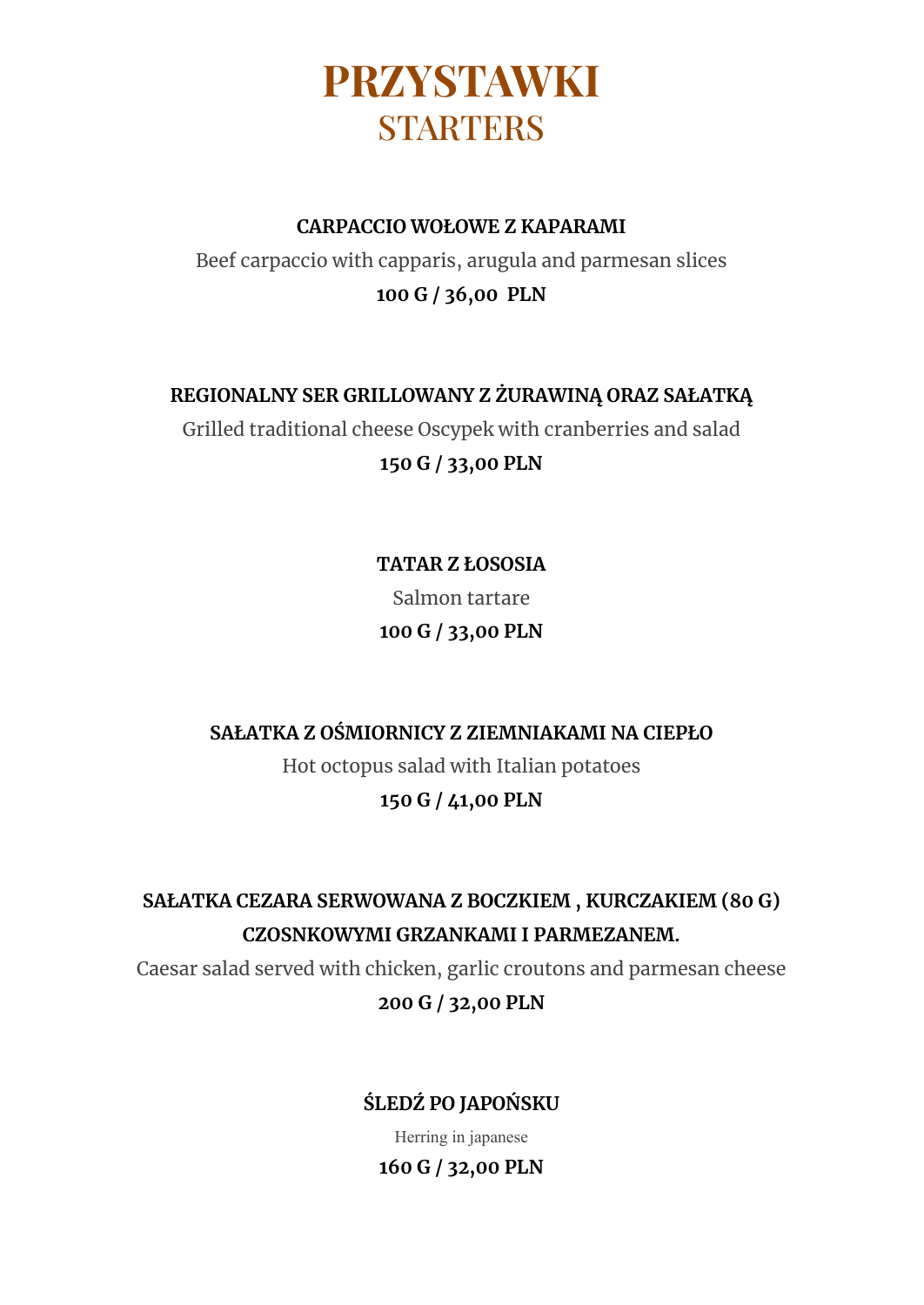

### **ŻUREK STAROPOLSKI Z KIEŁBASĄ**

Traditional Polish sour rye soup żurek with sausage **250 G / 18,00 PLN**

## **ROSÓŁ KRÓLEWSKI Z KLUSECZKAMI**

Chicken soup with dumplings **250 G / 16,00 PLN**

**BARSZCZ Z USZKAMI DOMOWYMI**

Red borsh with ravioli **250 G / 17,00 PLN**

**ZUPA TOSKAŃSKA**

**Z PALUSZKAMI GRISSINI OLIWKAMI I SEREM MOZZARELLA**

Tuscan soup with grassimi olives and mozzarella cheese

### **250 G / 18,00 PLN**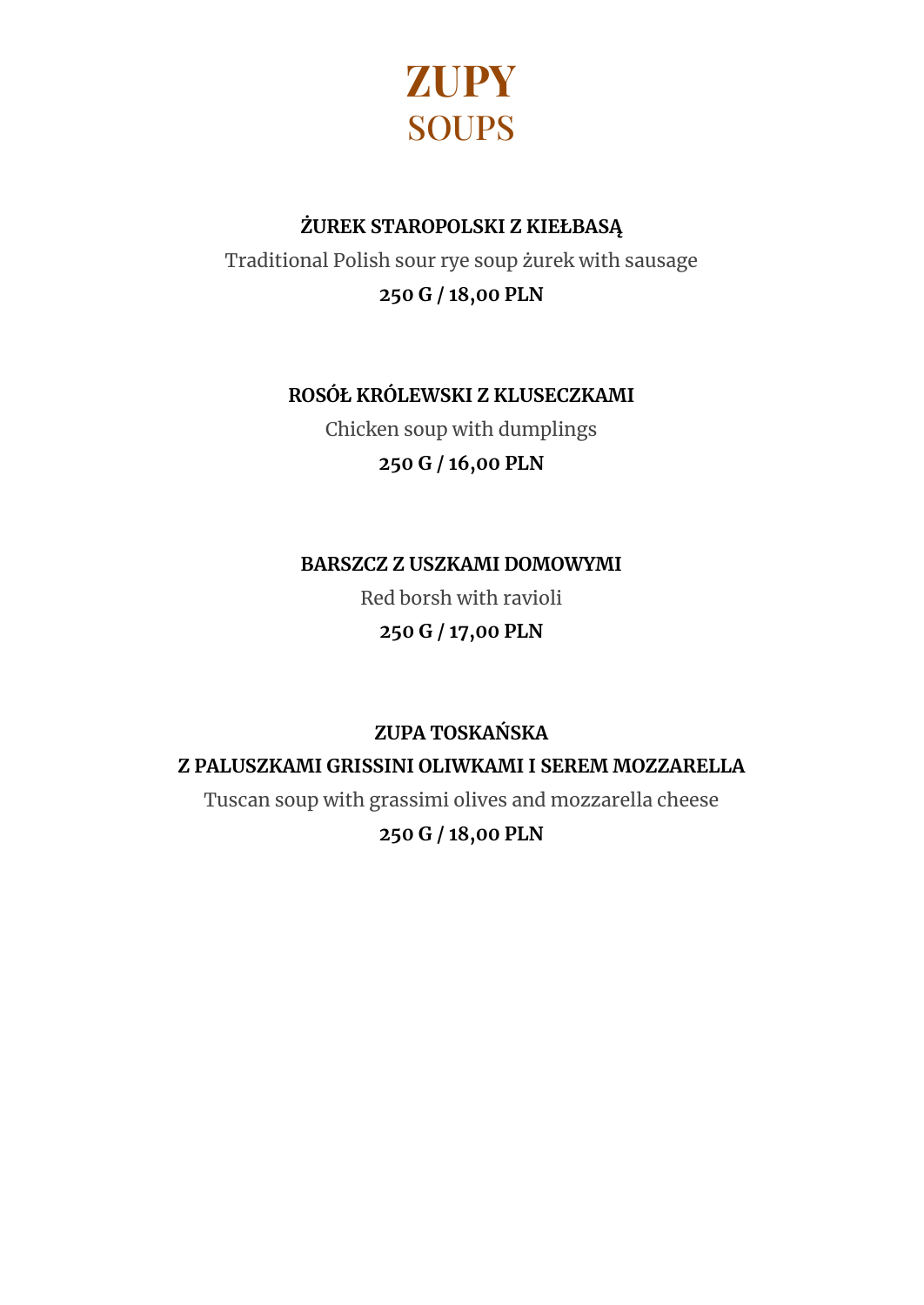# **DANIA GŁÓWNE** MAIN COURSES

## **POLĘDWICZKI WIEPRZOWE (130 G) W SOSIE GRZYBOWYM SERWOWANE Z KLUSKAMI ŚLĄSKIMI I BURACZKAMI ZASMAŻANYMI**

Pork tenders (130G) in mushroom sauce served with dumplings and stewed beets

### **450 G / 41,00 PLN**

### **ROLADKA DROBIOWA FASZEROWANA SZPINAKIEM Z RYŻEM I WARZYWAMI**

Poultry roll stored with rice and vegetables

### **450 G / 41,00 PLN**

### **SOCZYSTY STEK Z POLĘDWICY WOŁOWEJ**

Juicy beef sirloin steak

## **180 G / 54,00 PLN**

### **POLĘDWICA Z GRILLA Z MASŁEM CZOSNKOWYM**

Beef tenderloin with garlic butter

## **180 G / 53,00 PLN**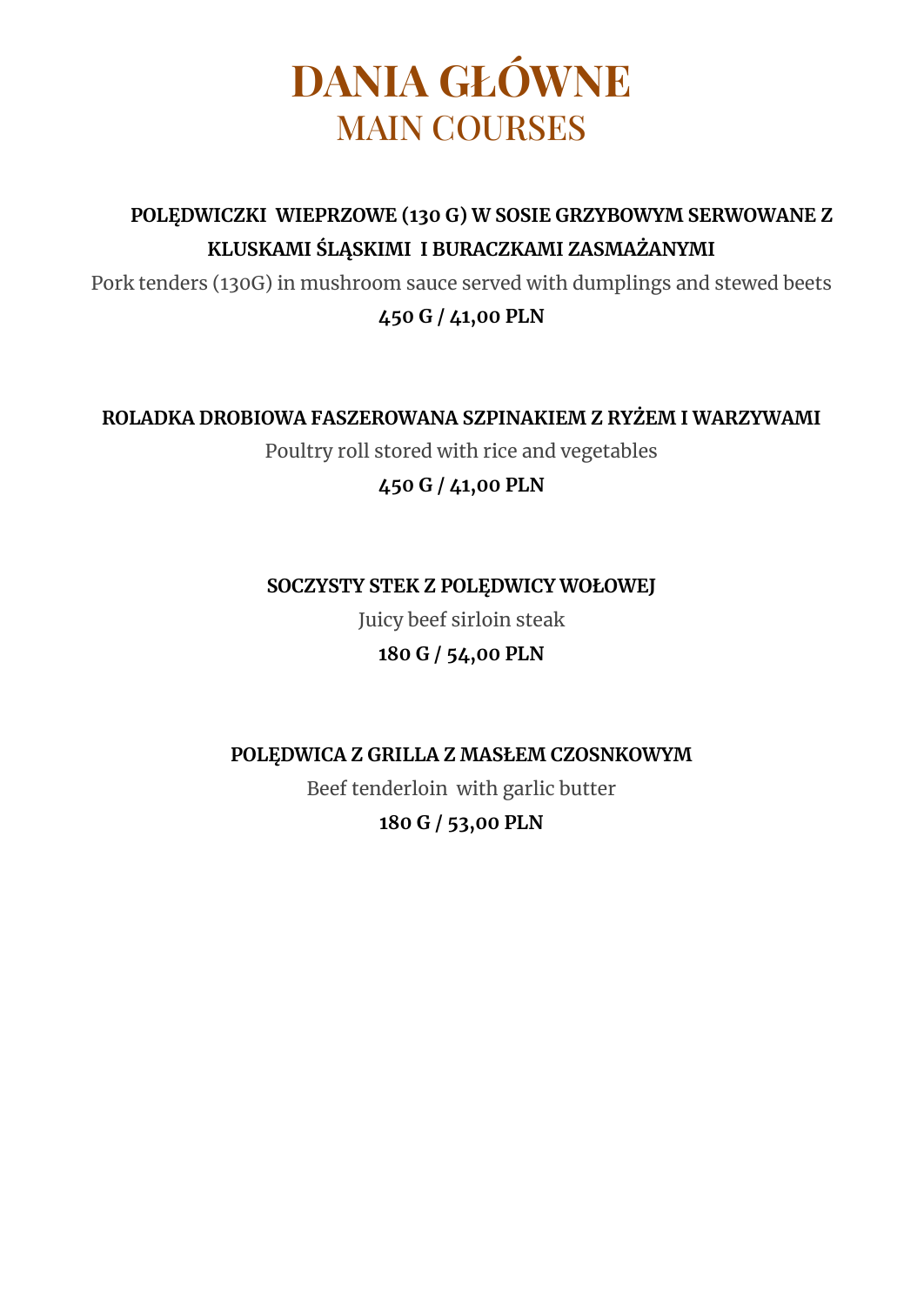# **DANIA GŁÓWNE** MAIN COURSES

#### **TAGLIATELLE ALLA BOLOGNESE**

Bolognese pasta **300 G / 32,00 PLN**

## **GRILLOWANY ŁOSOŚ (140 G) SERWOWANY Z DZIKIM RYŻEM W SOSIE Z TRAWY TRZCINOWEJ I MLECZKA KOKOSOWEGO**

Grilled salmon served with wild rice in a sauce of reed grass and coconut milk

### **300 G / 45,00 PLN**

### **KREWETKI W OLIWIE Z CZOSNKIEM ,PIETRUSZKĄ I GRZANKAMI**

Shrimps in olive oil with garlic, parsley and croutons **150 G / 42,00 PLN**

**DORADA Z PIECA Z POMIDORKAMI I ROZMARYNEM**

Sea bream with baby tomatoes and rosemary

## **300 G / 45,00 PLN**

## **MICHA SĄDECKA – MIX PIEROGÓW SZEFA KUCHNI**

Mix of traditional Polish dumplings: with meat, curd and cabbage **480 G / 37,00 PLN**

### **PLACKI ZIEMNIACZANE PO WĘGIERSKU**

Pancakes with meat sauce

### **350 G / 41,00 PLN**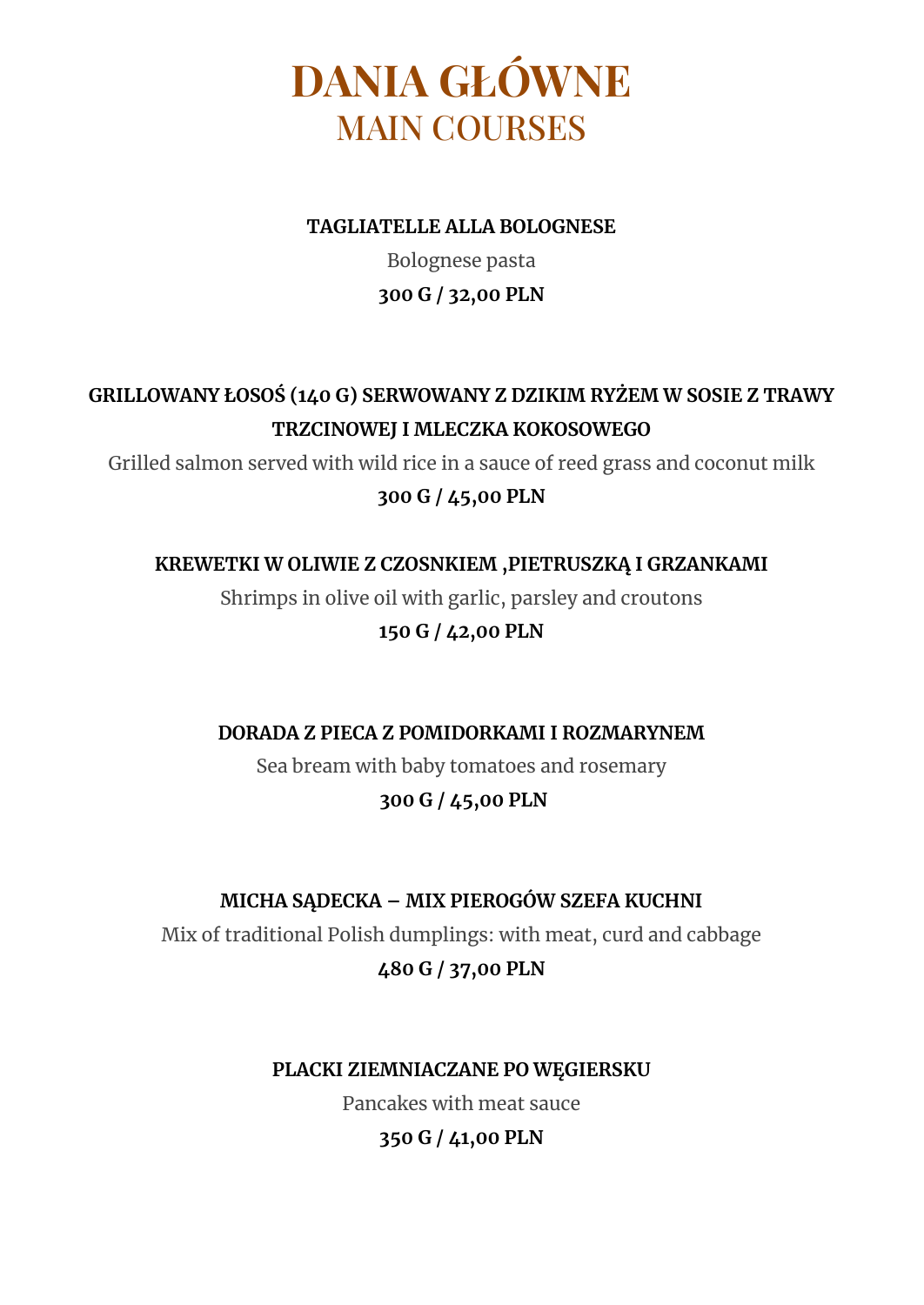## **DODATKI** GARNISH OF DISHES

**ZIEMNIAKI PUREE/ZAPIEKANE**

Potatoes-puree **200 G / 8,00 PLN**

**KLUSKI ŚLĄSKIE** Noodles **200 G / 9,00 PLN**

## **FRYTKI**

French fries **150 G / 10,00 PLN**

**BUKIET WARZYW GOTOWANYCH Z MASŁEM** Vegetables with butter **200 G / 11,00 PLN**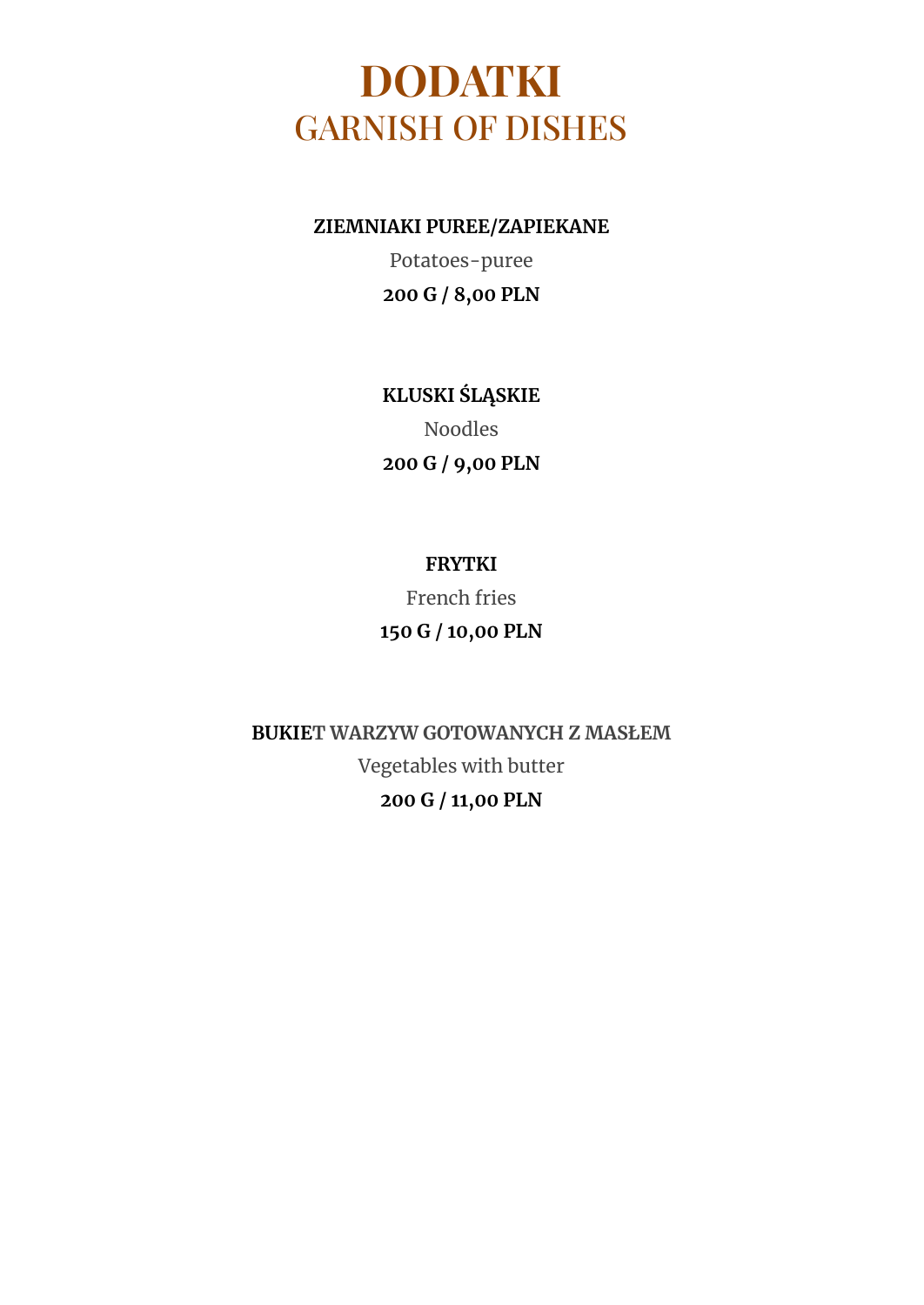

#### **GRUSZKA KARMELIZOWANA ŚLIWOWICĄ SERWOWANA Z GAŁKĄ LODÓW**

Caramelized pear served with ice cream **200 G ∕ 30,00 PLN**

### **SZARLOTKA Z LODAMI**

Apple pie with ice-cream **270 G / 21,00 PLN**

## **LODY Z OWOCAMI** Ice cream with fruits **180 G / 21,00 PLN**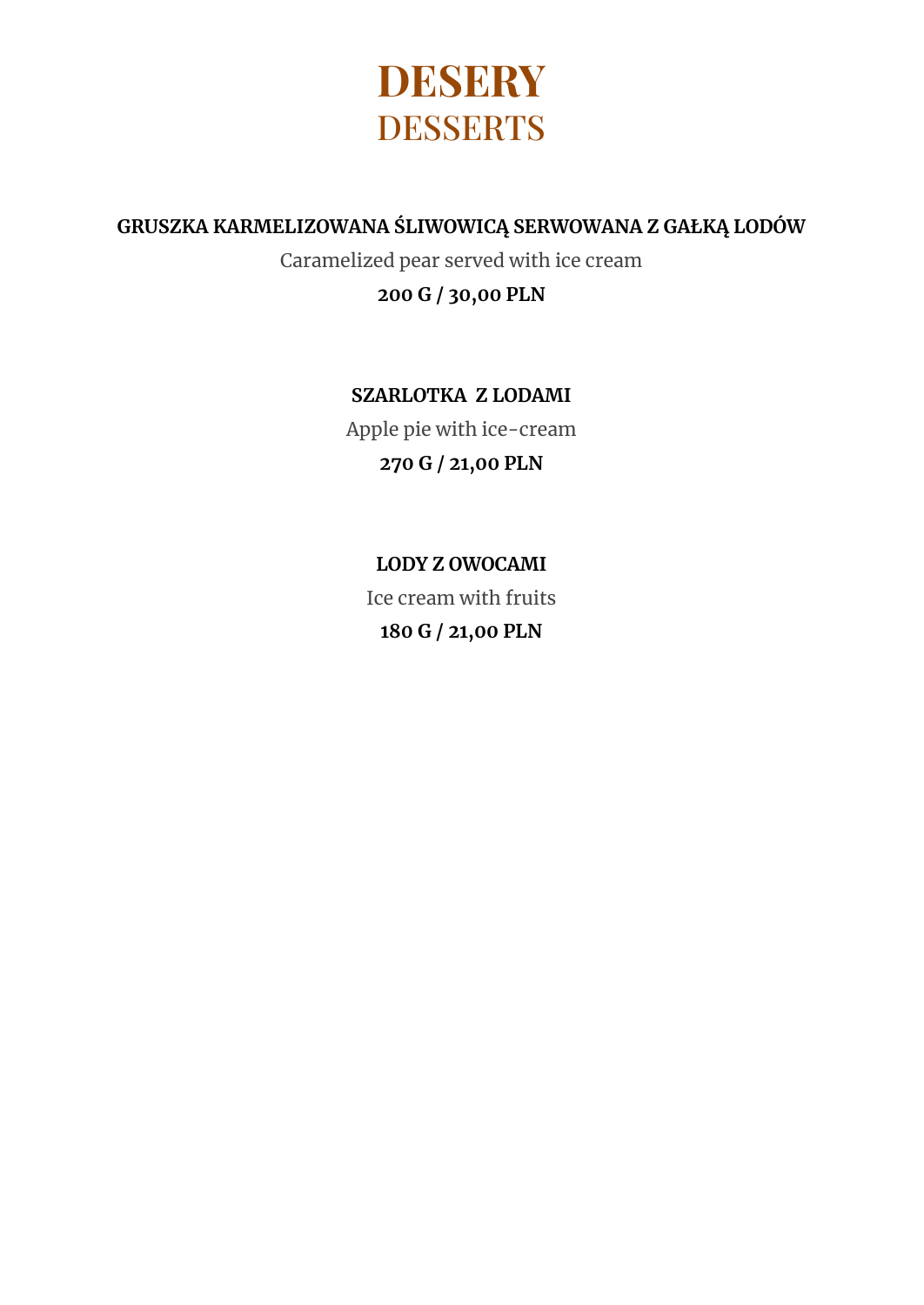# **NAPOJE** BEVERAGE

| 25 CL COCA-COLA                                          | 9,00 PLN        |
|----------------------------------------------------------|-----------------|
| 25 CL TONIC                                              | 9,00 PLN        |
| 25 CL SPRITE                                             | 9,00 PLN        |
| 20 CL SOKI OWOCOWE: POMARAŃCZOWY, JABŁKOWY, GREJPFRUTOWY | 9,00 PLN        |
| FRUIT JUICES: ORANGE, APPLE, GRAPEFRUIT                  |                 |
| 30 CL WODA MINERALNA                                     | <b>6,00 PLN</b> |
| <b>MINERAL WATER</b>                                     |                 |

# **KAWA / HERBATA** COFFEE / HOT TEA

| 14 CL ESPRESSO           | 10,00 PLN |
|--------------------------|-----------|
| 14 CL ESPRESSO DOPPIO    | 12,00 PLN |
| 14 CL KAWA CZARNA        | 10,00 PLN |
| <b>BLACK COFFEE</b>      |           |
| 16 CL LATTE              | 12,00 PLN |
| <b>LATTE COFFEE</b>      |           |
| 14 CL KAWA CAPPUCCINO    | 12,00 PLN |
| <b>COFFEE CAPPUCCINO</b> |           |
| <b>20 CL HERBATA</b>     | 8,00 PLN  |
| <b>TEE</b>               |           |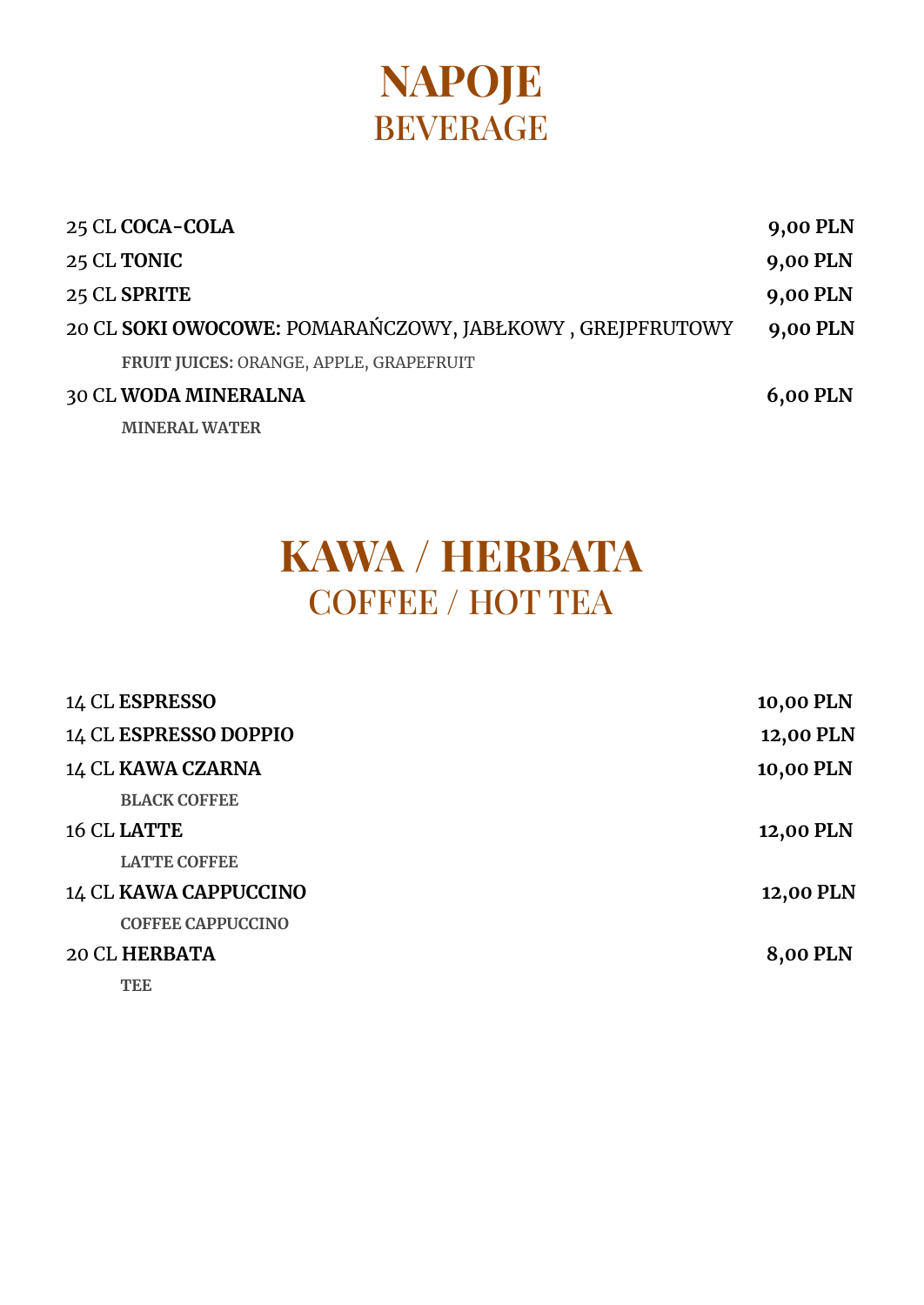## **SZAMPANY I WINA MUSUJĄCE** CHAMPAGNES & SPARKLING WINES

| 75 CL MOET & CHANDON - FRANCJA | 250,00 PLN |
|--------------------------------|------------|
| 75 CL MARTINI ASTI – WŁOCHY    | 70,00 PLN  |
| 75 CL DORATO – POLSKA          | 45,00 PLN  |
| 75 CL PROSECCO – WŁOCHY        | 70,00 PLN  |

## **WINA BIAŁE** WHITE WINES

| 75 CL AFRICA HORIZON            | 80,00 PLN  |
|---------------------------------|------------|
| <b>10 CL AFRICA HORIZON</b>     | 12,00 PLN  |
| 75 CL JACOB'S GREEK-AUSTRALIA   | 80,00 PLN  |
| 10 CL JACOB'S GREEK - AUSTRALIA | 12,00 PLN  |
| 75 CL QUOTIDANO PALMEIRAS       | 80,00 PLN  |
| 10 CL QUTIDANO PALMERAS         | 12,00 PLN  |
| 75 CL EMINE CHARDONNAY          | 80,00 PLN  |
| <b>10 CL EMINE CHARDONNAY</b>   | 12,00 PLN  |
| 75 CL FREIXENET PINOT GRIGIO    | 100,00 PLN |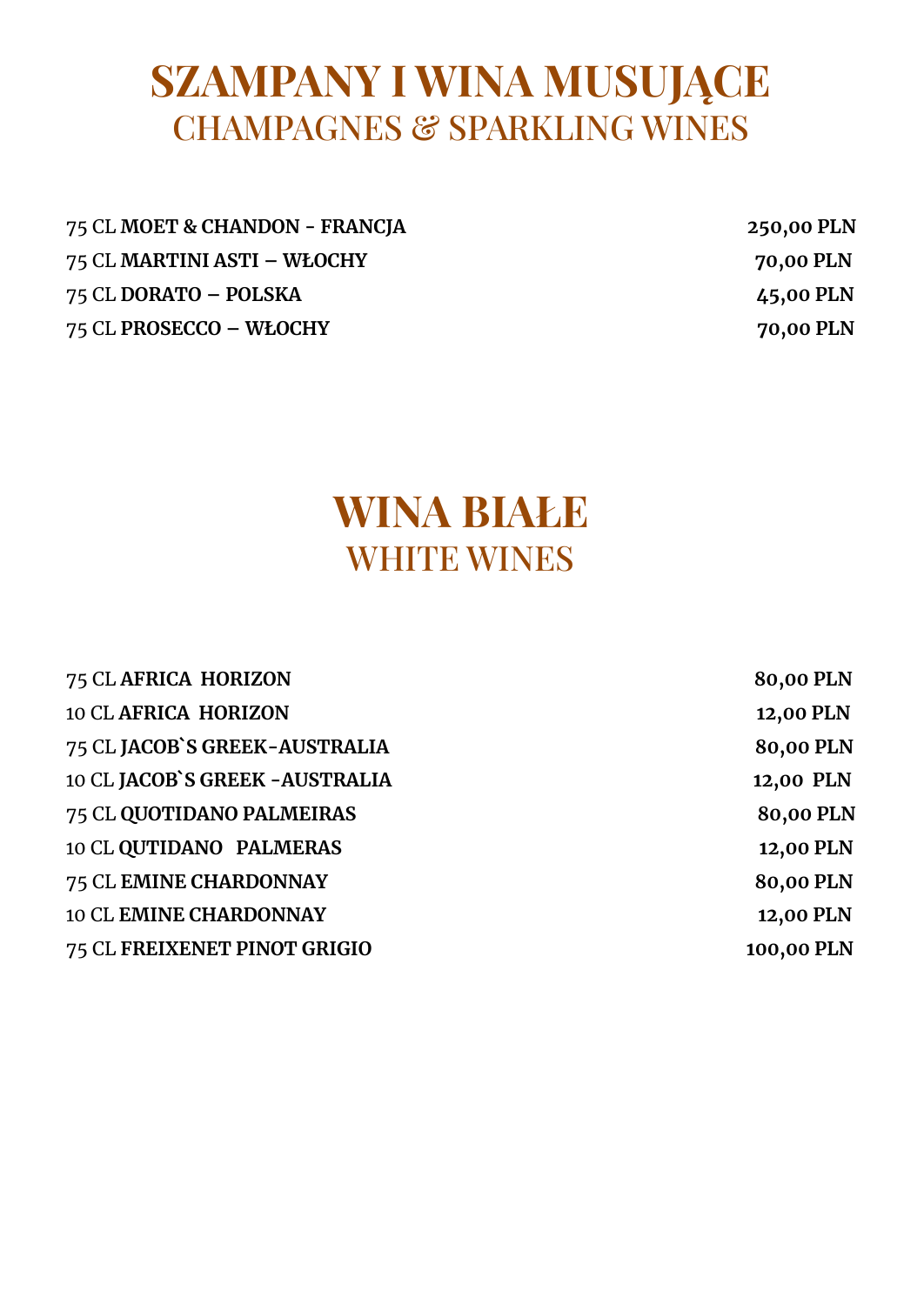# **WINA CZERWONE** RED WINES

| 75 CL JACOB'S GREEK - AUSTRALIA  | 80,00 PLN  |
|----------------------------------|------------|
| 10 CL JACOB'S GREEK - AUSTRALIA  | 12,00 PLN  |
| 75 CL QUOTIDANO A.L.F.A. ROMEO   | 80,00 PLN  |
| 75 CL BAROLO - WŁOCHY            | 250,00 PLN |
| 75 CL AFRICA HORIZON             | 80,00 PLN  |
| <b>10 CL AFRICA HORIZON</b>      | 12,00 PLN  |
| 75 CL SHILADA NAPAREULI - GRUZJA | 100,00 PLN |
| 75 CL SHIRAZ EMINE - BUŁGARIA    | 80,00 PLN  |
| 10 CL SHIRAZ EMINE - BUŁGARIA    | 12,00 PLN  |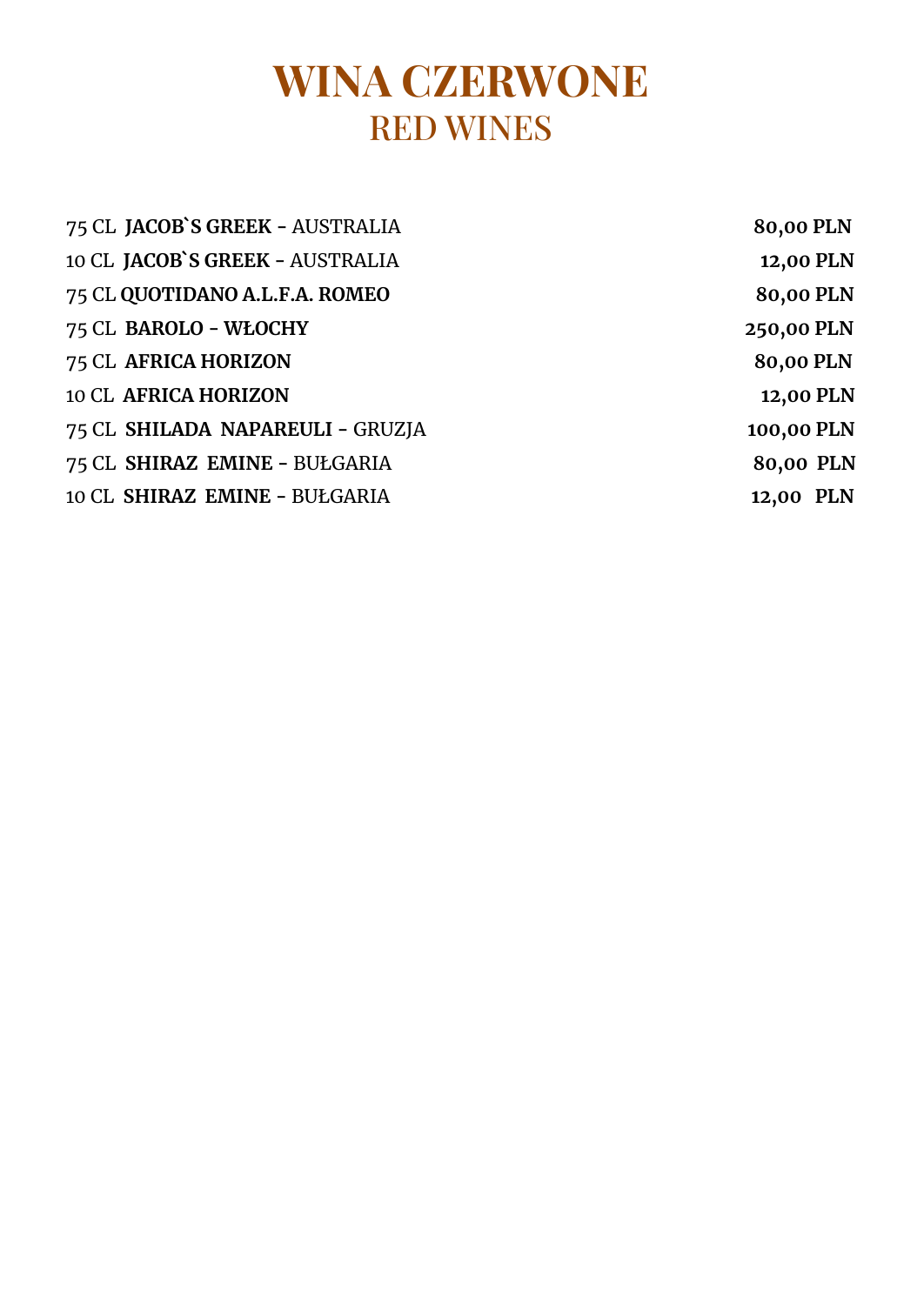# **ALKOHOLE / WHISKY / GIN** VODKA / WHISKY / GIN

| 4 CL STOCK                      | 9,00 PLN  |
|---------------------------------|-----------|
| <b>4 CL WYBOROWA</b>            | 9,00 PLN  |
| 4 CL ŻUBRÓWKA                   | 9,00 PLN  |
| 4 CL FINLANDIA                  | 11,00 PLN |
| 4 CL TEQUILA SAUZA SILVER, GOLD | 12,00 PLN |
| 4 CL DRY GIN                    | 11,00 PLN |
| <b>4 CL CHIVAS REGAL</b>        | 16,00 PLN |
| 4 CL JACK DANIEL'S              | 16,00 PLN |
| <b>4 CL JOHNNIE WALKER RED</b>  | 14,00 PLN |
| 2 CL HENNESSY, MARTELL          | 16,00 PLN |
| 4 CL BRANDY                     | 12,00 PLN |
| 2 CL JAGERMEISTER               | 10,00 PLN |
| <b>2 CL AMARETTO</b>            | 10,00 PLN |
| 2 CL BACARDI                    | 10,00 PLN |
|                                 |           |

# **PIWA** BEERS

| <b>50 CL ŻYWIEC</b>                | 12,00 PLN |
|------------------------------------|-----------|
| 50 CL OKOCIM                       | 12,00 PLN |
| 33 CL TYSKIE, ŻYWIEC               | 11,00 PLN |
| 33 CL TYSKIE, ŻYWIEC BEZALKOHOLOWE | 11,00 PLN |
| 50 CL PIWO REGIONALNE              | 12,00 PLN |